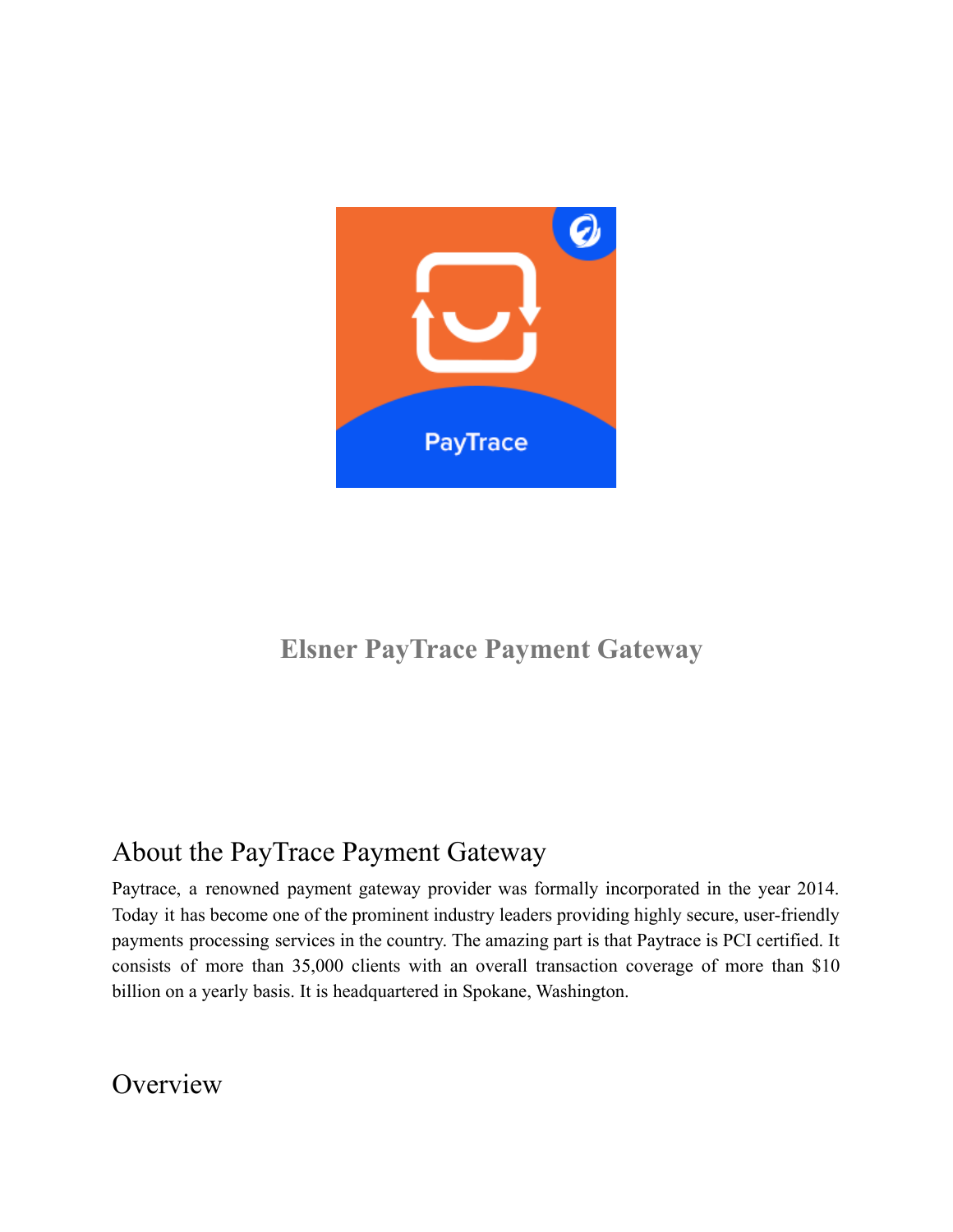This is the manual for the Magento 2 extension that Currently, this extension is available to process payments in US currency. The positive part is that now you can avail Level 3 Credit Card Processing support and save your credit cards in a secure and PCI compliant manner due to Magento 2 Paytrace Payment Gateway extension.

## Installation

- 1. Download the archive file.
- 2. Unzip the file
- 3. Create a folder [root]/app/code/Elsnertech/Paytrace
- 4. Drop/move the unzipped folder to directory 'Magento\_Root/app/code/Elsnertech/Paytrace'

#Run the following commands :

- php bin/magento module:enable Elsnertech\_Paytrace
- php bin/magento setup:upgrade
- php bin/magento setup:static-content:deploy
- php bin/magento cache:flush

#### **Configuring PayTrace Payment Gateway Settings**

To configure the extension from admin side panel go to

#### **Stores** ➜ **Configuration** ➜ **Sales** ➜ **Payment Methods** ➜ **Elsner Paytrace Payment**

**Enable Elsner PayTrace Payment** : To enable the method set **Enabled** option to Yes.

**Title** : Enter the title that you want to show on the frontend while selecting the payment method.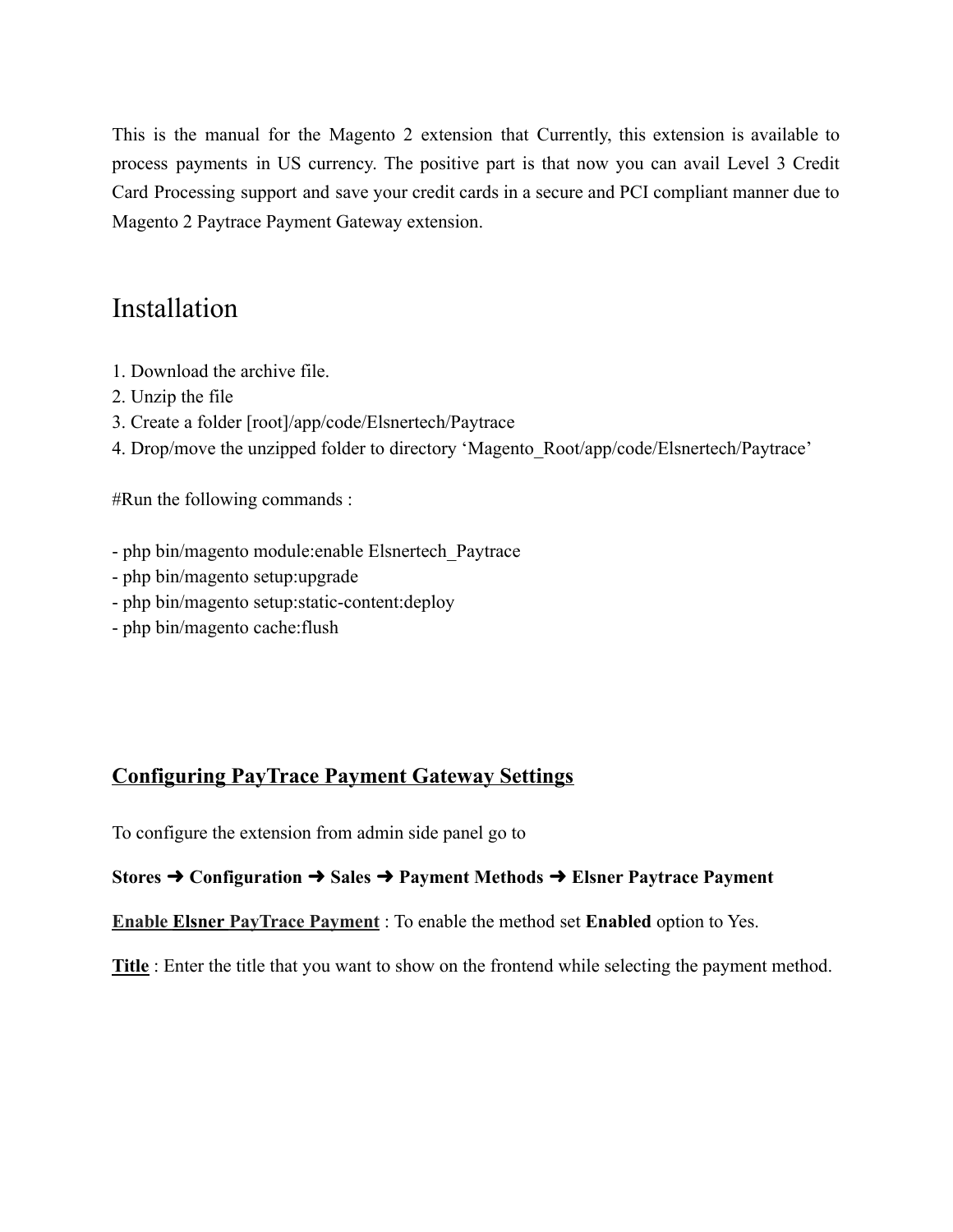#### ⊙ Elsner Paytrace Payment

| ❤<br>Enabled<br>[website]          | Yes<br>$\overline{\mathbf{v}}$                         |
|------------------------------------|--------------------------------------------------------|
| Title<br>[store view]              | Paytrace                                               |
| Api URL<br>[website]               | https://api.paytrace.com/<br>https://api.paytrace.com/ |
| Integrator Id<br>[website]         |                                                        |
| Username<br>[website]              |                                                        |
| Password<br>[website]              |                                                        |
| New Order Status<br>[website]      | Processing<br>▼                                        |
| <b>Payment Action</b><br>[website] | Sale<br>▼                                              |
| Debug<br>[website]                 | Yes<br>$\overline{\mathbf v}$                          |

**Api URL** : Enter the API url provided by Paytrace.

**Integrator Id:** Enter the Integrator Id provided by Paytrace through the mail after you have created your paytrace account.

**Username and Password** : Enter the username and password of your paytrace account.

**New Order Status** : Select the order status value which you want to apply when an order will be created.

**Payment Action** : Select the appropriate action.

**Debug** : For debugging of request and response log set **Debug** to yes.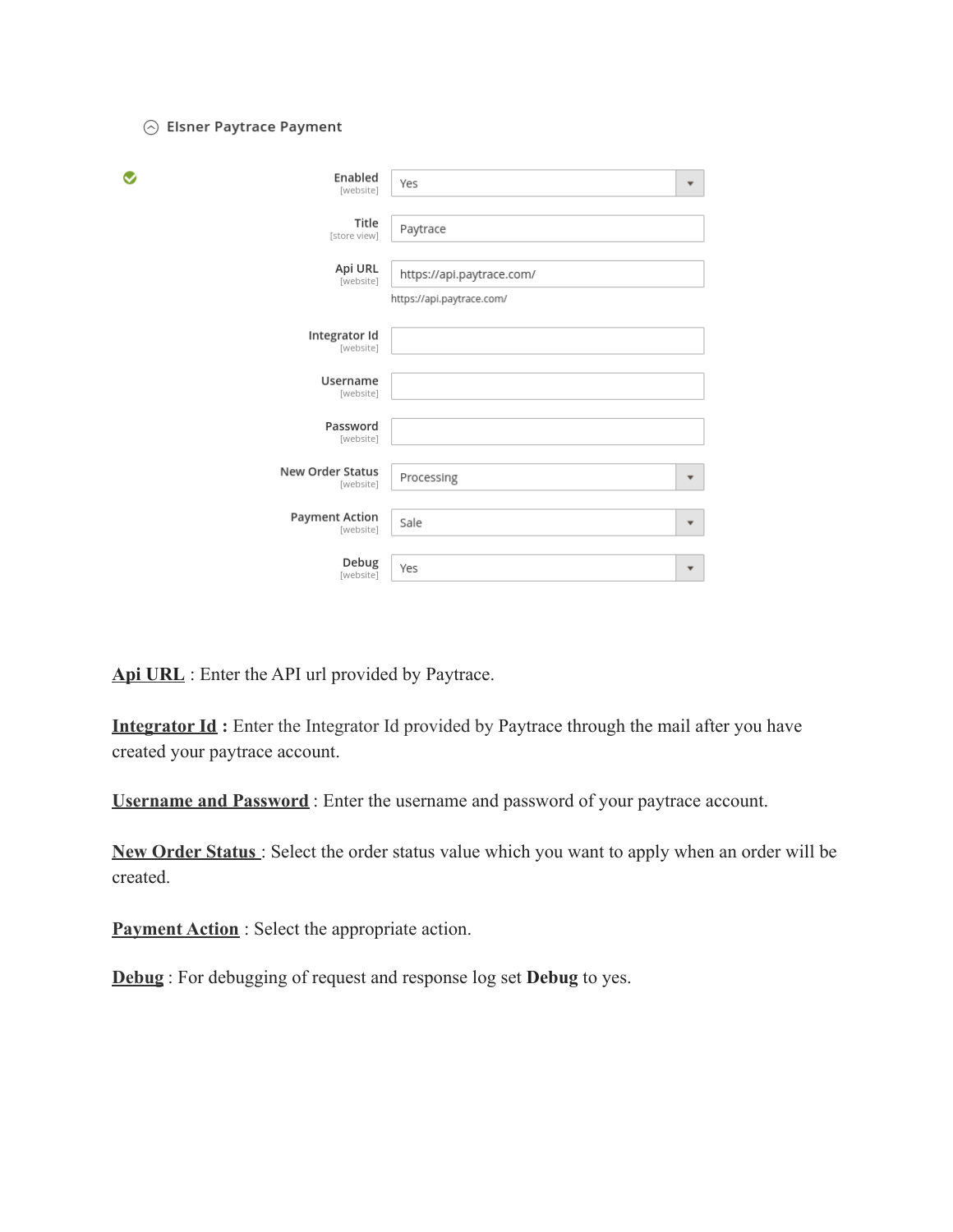| <b>Credit Card Types</b><br>[website]               | American Express      |         |
|-----------------------------------------------------|-----------------------|---------|
|                                                     | Visa                  |         |
|                                                     | MasterCard            |         |
|                                                     | Discover              |         |
|                                                     | JCB                   |         |
|                                                     | Switch/Maestro        |         |
|                                                     | Diners                |         |
|                                                     | Solo                  |         |
|                                                     | Maestro International |         |
|                                                     | Maestro Domestic      |         |
|                                                     |                       |         |
|                                                     |                       |         |
| Sort Order                                          | 5                     |         |
| [website]                                           |                       |         |
| Payment from Applicable Countries<br>[website]      | All Allowed Countries | ▼       |
|                                                     |                       |         |
| <b>Payment from Specific Countries</b><br>[website] | Afghanistan           | ă.<br>г |
|                                                     | Åland Islands         |         |
|                                                     | Albania               |         |
|                                                     | Algeria               |         |
|                                                     | American Samoa        |         |
|                                                     | Andorra               |         |
|                                                     | Angola                |         |

**Credit Card Types** : Select types of cards that you want to allow in this payment method.

**Sort Order** : Set integer value to sort the position of paytrace method on the frontend.

**Payment from Applicable Countries :** Select the Countries that you want to allow for this payment method. If you want to allow it for all countries select option **All Allowed Countries** or if you want to allow it for specific countries only select the option **Specific Countries** and select the countries from **Payment from Specific Countries** field.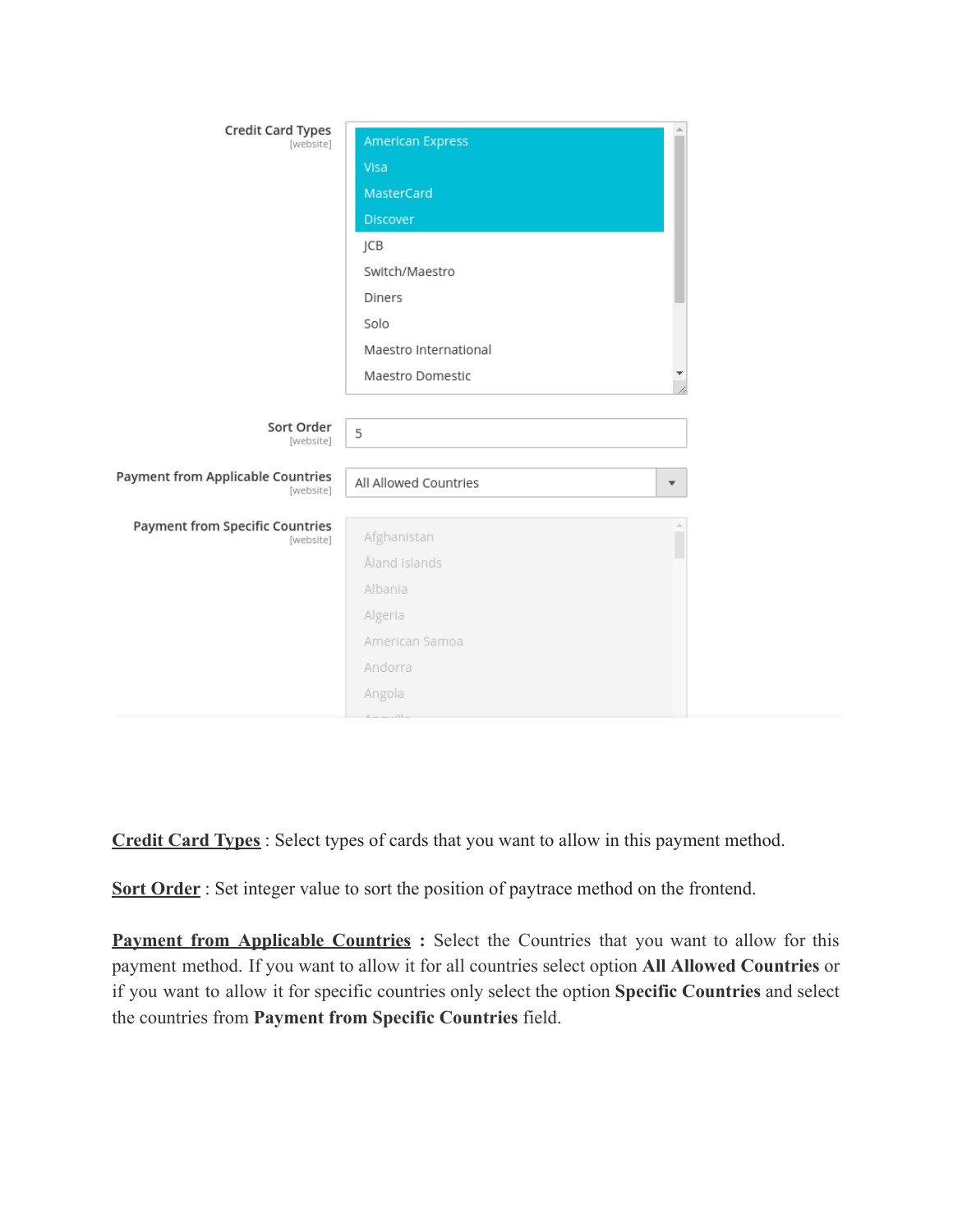| <b>Payment from Applicable Countries</b><br>[website] | <b>All Allowed Countries</b> | ▼                       |
|-------------------------------------------------------|------------------------------|-------------------------|
| <b>Payment from Specific Countries</b><br>[website]   | Afghanistan                  |                         |
|                                                       | Åland Islands                |                         |
|                                                       | Albania                      |                         |
|                                                       | Algeria                      |                         |
|                                                       | American Samoa               |                         |
|                                                       | Andorra                      |                         |
|                                                       | Angola                       |                         |
|                                                       | Anguilla                     |                         |
|                                                       | Antarctica                   |                         |
|                                                       | Antigua and Barbuda          |                         |
| <b>Minimum Order Total</b><br>[website]               |                              |                         |
| <b>Maximum Order Total</b><br>[website]               |                              |                         |
|                                                       | Leave empty to disable limit |                         |
| <b>Captcha Enabled</b><br>[website]                   | Yes                          | $\blacktriangledown$    |
| Send transaction receipt<br>[website]                 | Yes                          | ▼                       |
| <b>Vault Enabled</b><br>[website]                     | Yes                          | $\overline{\mathbf{v}}$ |

**Minimum Order Total :** If you want to set minimum order value for this payment method you can set it by entering a value in this option.

**Maximum Order Total :** If you want to set maximum allowed order value for this payment method you can set it by entering a value in this option.

**Captcha Enabled :** Captcha will show on Payment Method section on checkout page When you enabled from here..

**Send transaction receipt :** If you want, customer can receive transaction receipt from PayTrace then select yes and save the configuration.

**Vault Enabled :** The paytrace payment method provides an amazing customer vault functionality by this functionality you can save your cards for future transactions so that you can make your transaction very quickly. Set **Enabled** to yes and then go under the section **Paytrace Customer Vault** to configure this functionality.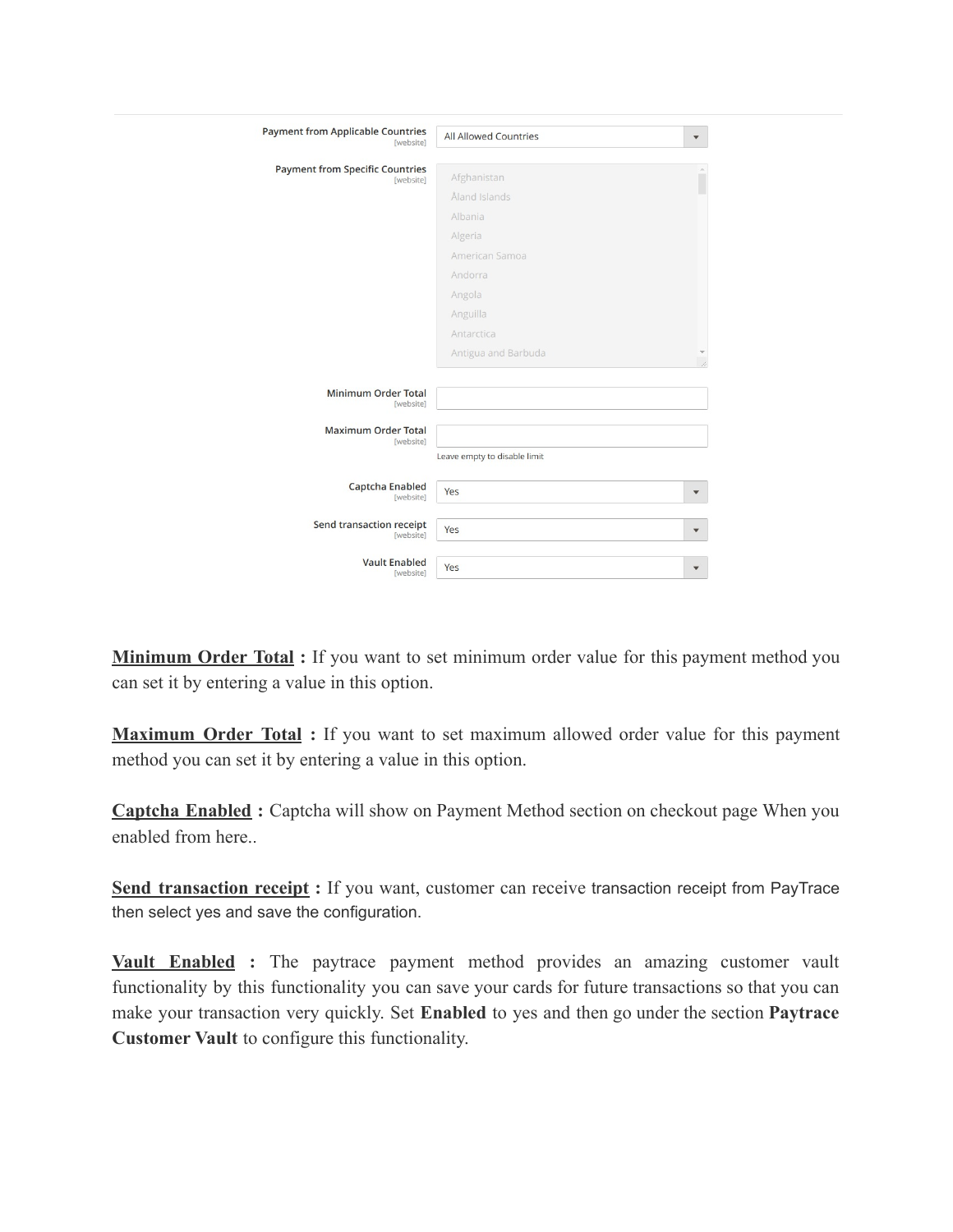**Paytrace Customer Vault Section**

**Enable Elsner Paytrace Customer Vault :** To enable vault functionality set **Enabled** to yes.

**Title :** Enter the title for Paytrace Customer Vault.

**New Order Status :** Select the order status value for customer vault.

⊙ Elsner Paytrace Customer Vault

| ❤                | Enabled<br>[website] | Yes                            | $\overline{\phantom{a}}$ |
|------------------|----------------------|--------------------------------|--------------------------|
|                  |                      | Need to disable guest checkout |                          |
|                  | Title<br>[website]   | Paytrace(Saved Credit Card)    |                          |
| New Order Status | [website]            | Processing                     | $\overline{\phantom{a}}$ |
| Sort Order       | [website]            | 4                              |                          |

● After that click on the right side top corner **Save Config** to save the configurations.

### **Frontend View**

● After that, you can see this payment method on your frontend checkout page.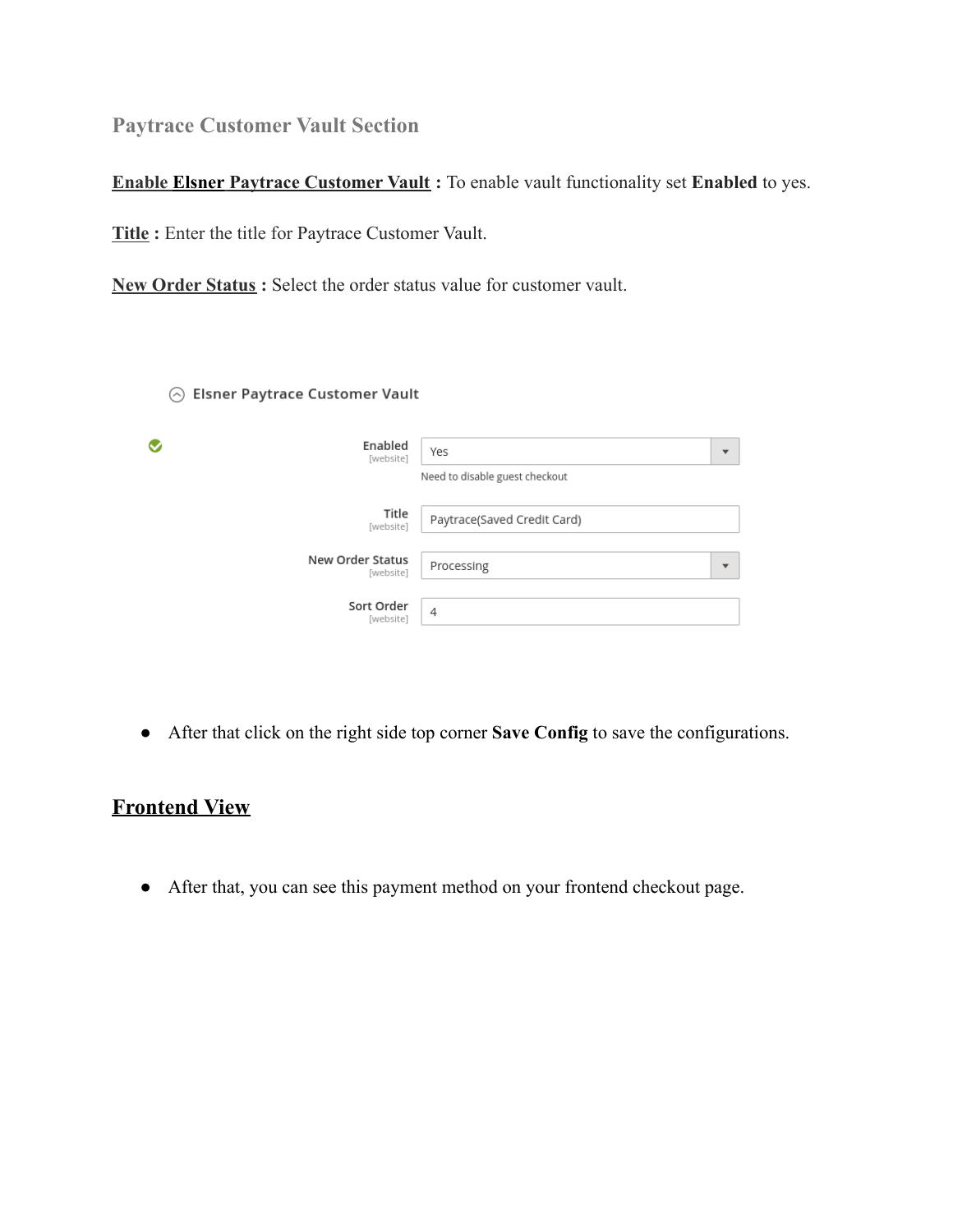| LUMA                        |                              |  |
|-----------------------------|------------------------------|--|
| Shipping                    | <b>Review &amp; Payments</b> |  |
| Payment Method              |                              |  |
| Check / Money order<br>0    |                              |  |
| Paytrace(Saved Credit Card) |                              |  |
| Paytrace                    |                              |  |
| Apply Discount Code $\sim$  |                              |  |

- On the checkout page select the paytrace payment method and if you want to use your saved cards you can simply use saved cards by the **PayTrace Vault Functionality.**
- As shown in below image customer can select paytrace payment option as in that customers has to enter the card details.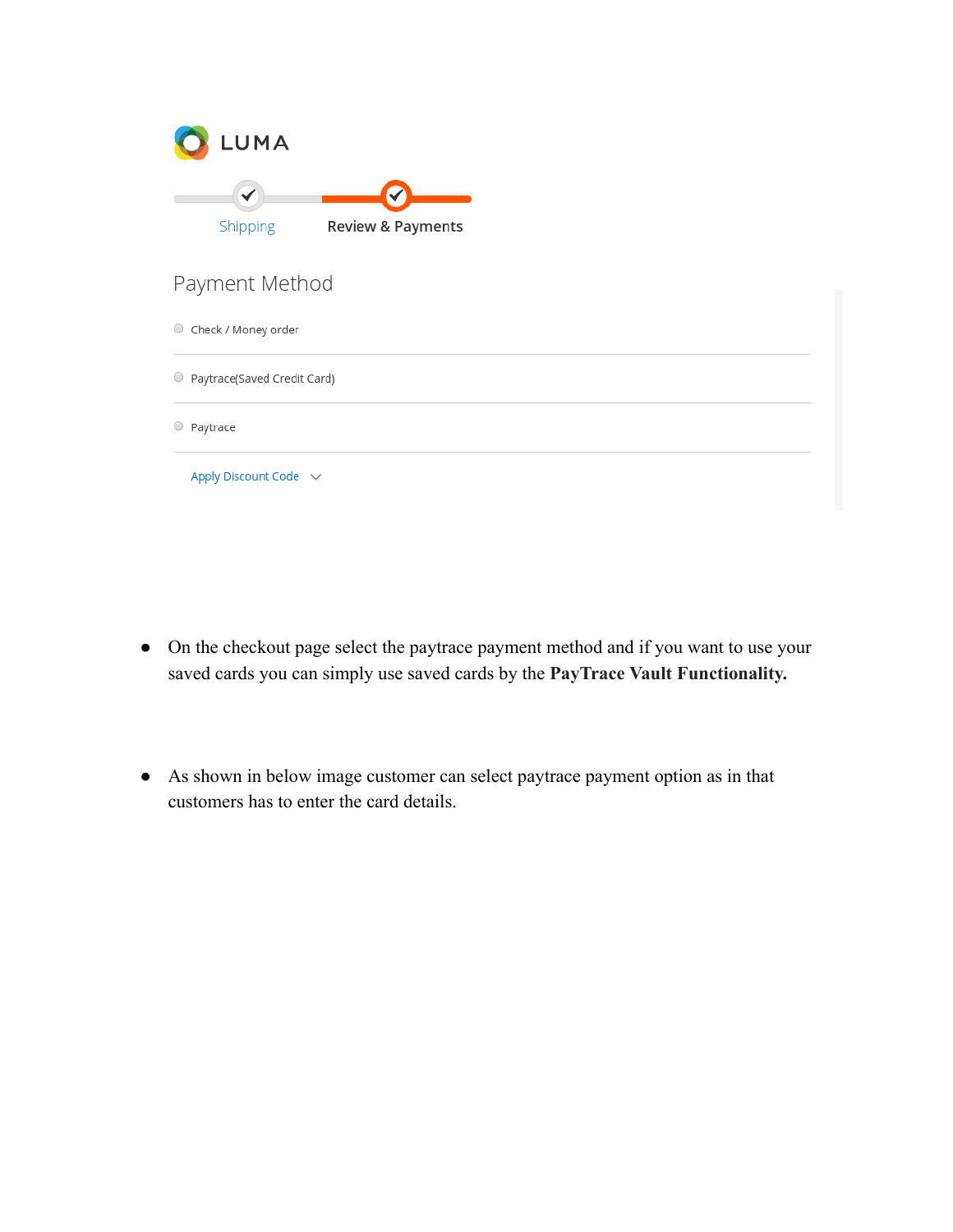

My billing and shipping address are the same

Brij Bhushan

4995 Butternut Lane

GALVESTON, Texas 77550

**United States** 

6185307708



Credit Card Number \*

| <b>Expiration Date *</b> |      |  |
|--------------------------|------|--|
| Month                    | Year |  |

Card Verification Number \*



 $\Box$  Do you want to save for future fast transaction ? Please type the letters and numbers below \*

| Reload captcha |
|----------------|

□ TEP-A with Stainless Steel Carts \*

**Place Order** 

• Or Customers can simply use previously saved cards for fast transactions by selecting vault option as shown in below image.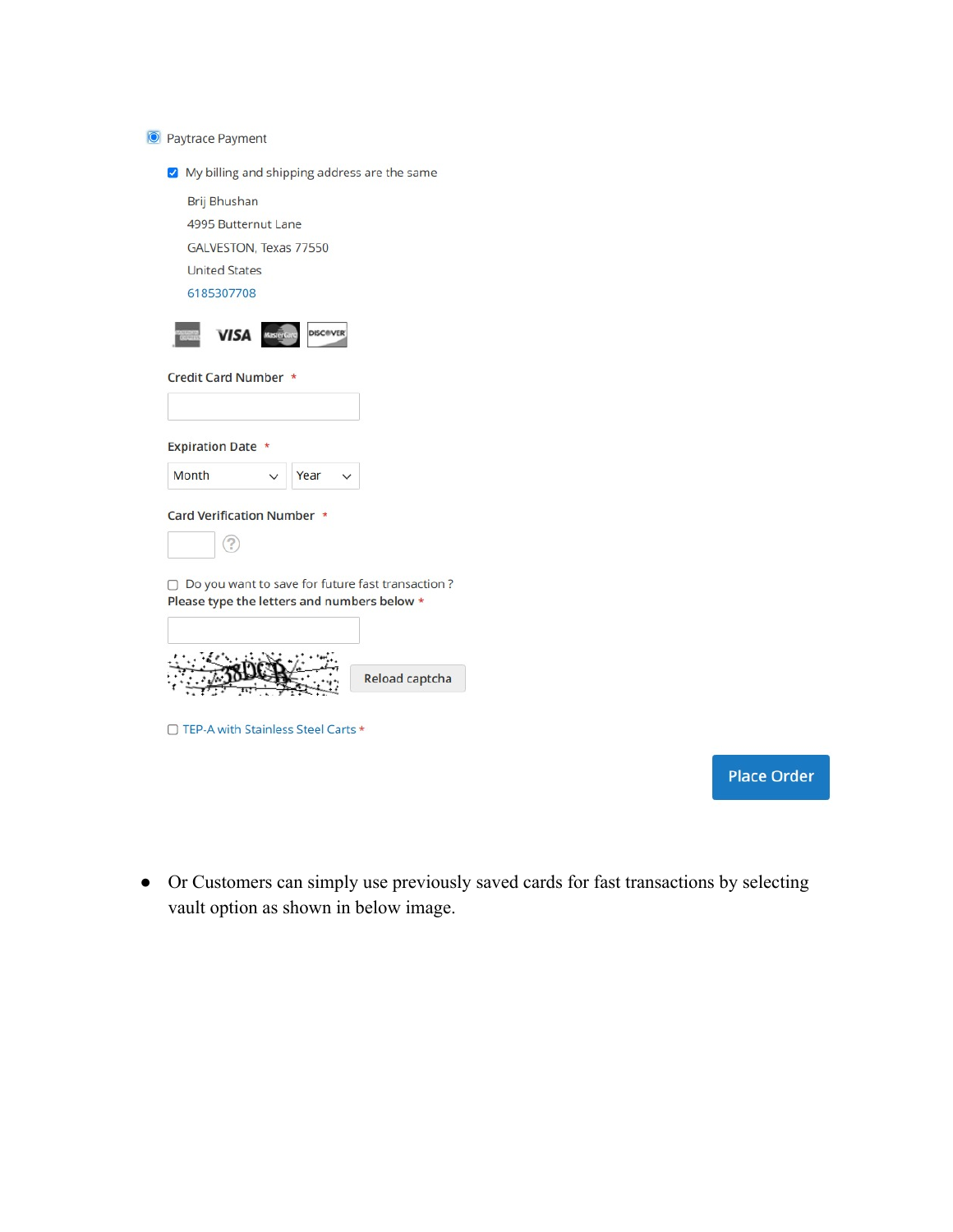|            | <sup>O</sup> Paytrace(Saved Credit Card)     |                    |
|------------|----------------------------------------------|--------------------|
|            | My billing and shipping address are the same |                    |
|            | Brij Bhushan                                 |                    |
|            | 4995 Butternut Lane                          |                    |
|            | GALVESTON, Texas 77550                       |                    |
|            | <b>United States</b>                         |                    |
|            | 6185307708                                   |                    |
| $\bigcirc$ | ****5439<br><b>VISA</b>                      |                    |
|            | ****0057                                     |                    |
|            | ****6909<br><b>DISCOVER</b>                  |                    |
|            | ****2376                                     |                    |
|            | Please type the letters and numbers below *  |                    |
|            |                                              |                    |
|            |                                              |                    |
|            | Reload captcha                               |                    |
|            | □ TEP-A with Stainless Steel Carts *         |                    |
|            |                                              | <b>Place Order</b> |
|            |                                              |                    |

- You can see the saved card in above image.
- To save the card for fast transactions in future select the checkbox '**Do you want to save for future fast transaction ?**' as shown in below image.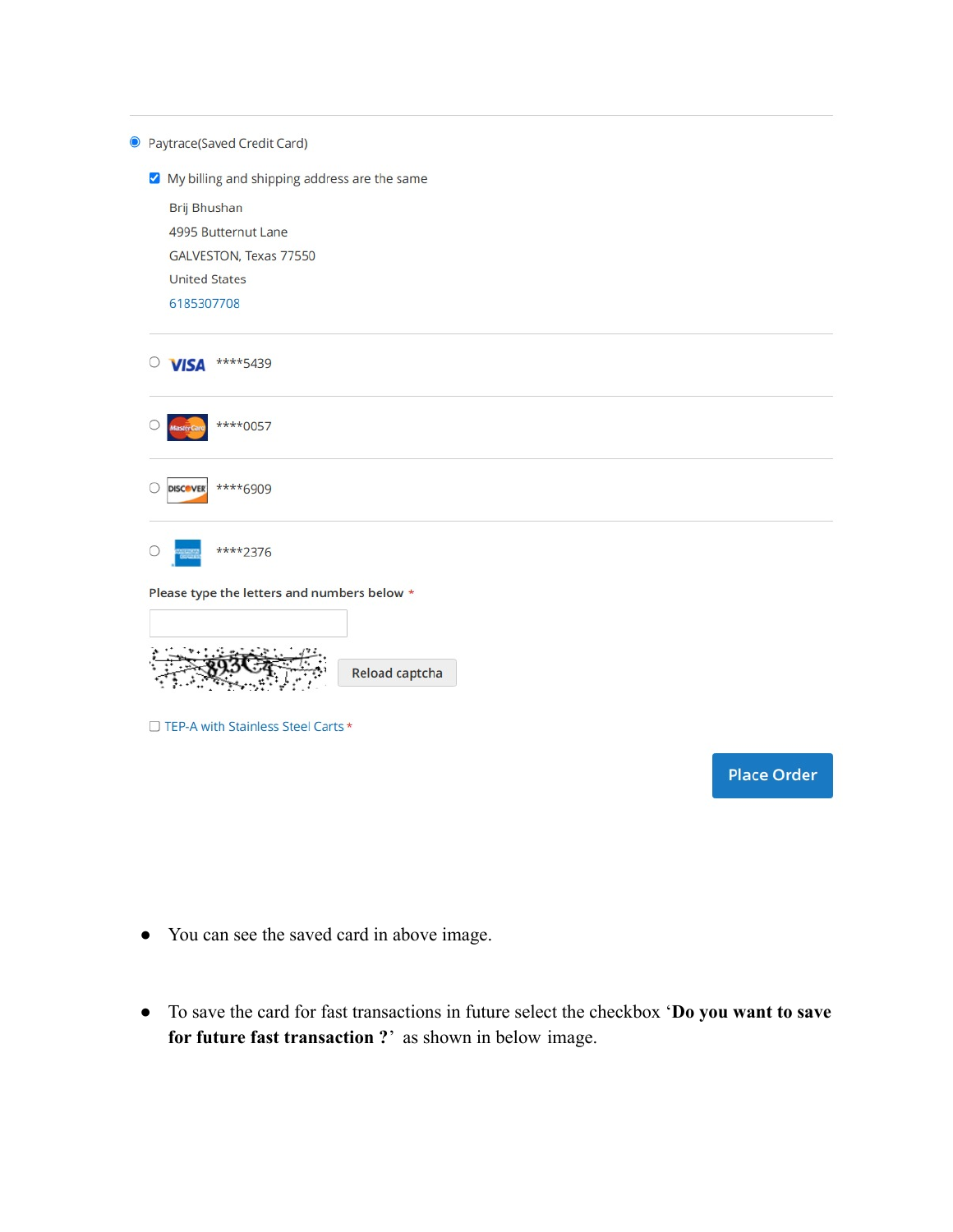· Paytrace

My billing and shipping address are the same

dipak patil

Flugplatzstr. 12b,

Hassfurt, Arkansas 60005

United States

+4995216229132



Credit Card Number \*

**Expiration Date \*** 

Card Verification Number \*

 $\checkmark$ 



Month

Do you want to save for future fast transaction ?

Year

 $\checkmark$ 

**Place Order**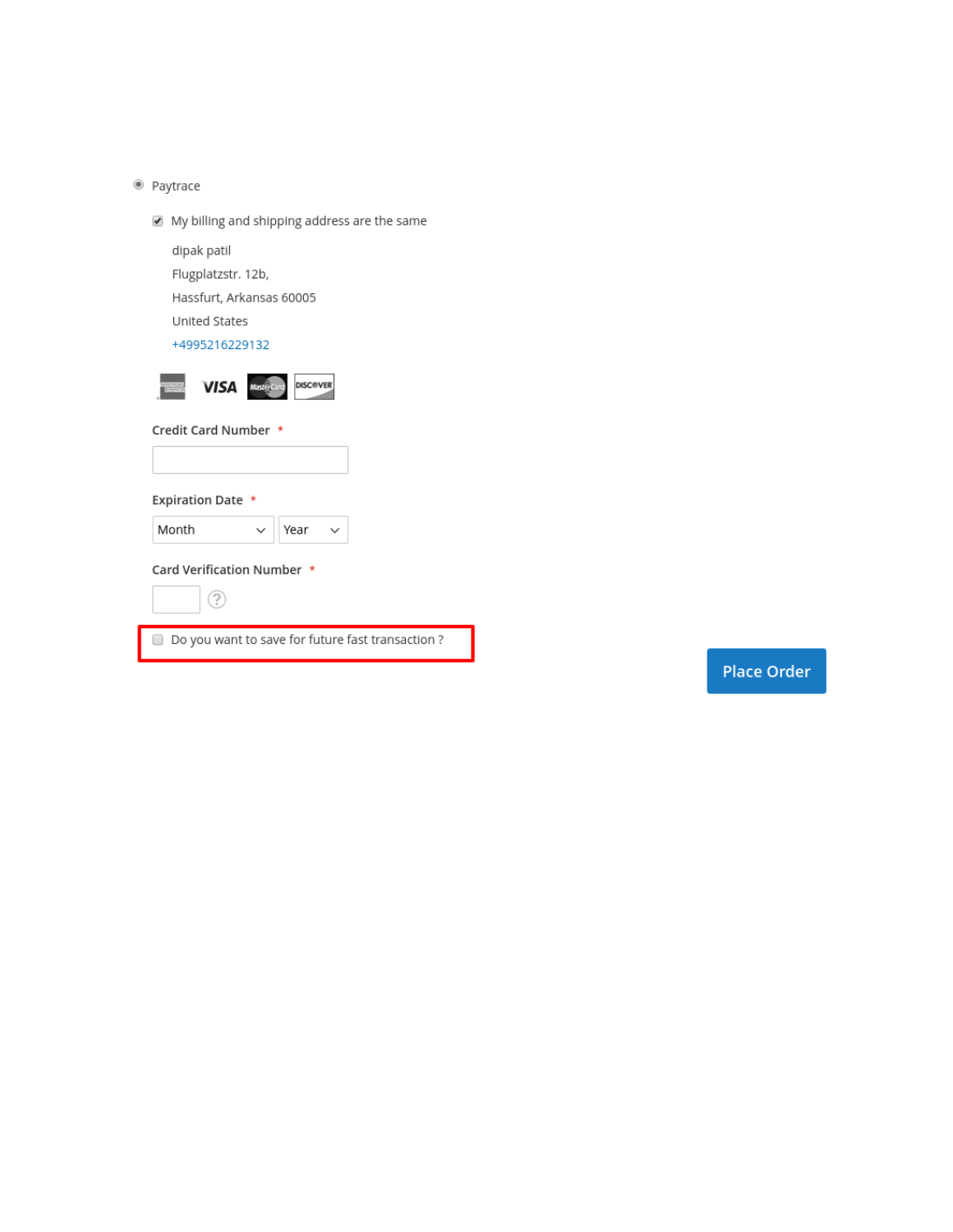#### **● Saved Cards**

| My Account               | Saved Cards             |        |
|--------------------------|-------------------------|--------|
| My Orders                |                         |        |
| My Downloadable Products | ****5439<br><b>VISA</b> | Remove |
| My Wish List             |                         |        |
| Address Book             |                         |        |
| Account Information      |                         |        |
| Stored Payment Methods   |                         |        |
| Billing Agreements       |                         |        |
|                          |                         |        |
| My Product Reviews       |                         |        |
| Newsletter Subscriptions |                         |        |
| Saved card               |                         |        |
|                          |                         |        |

- To see your saved cards login to the website and then go to **My Account** then under the **Saved card** you can see your saved cards as shown in above image.
- You can also remove it from there.

**Paytrace Status :** To see paytrace payment status then go to admin side order view page and click on **Paytrace Status** button